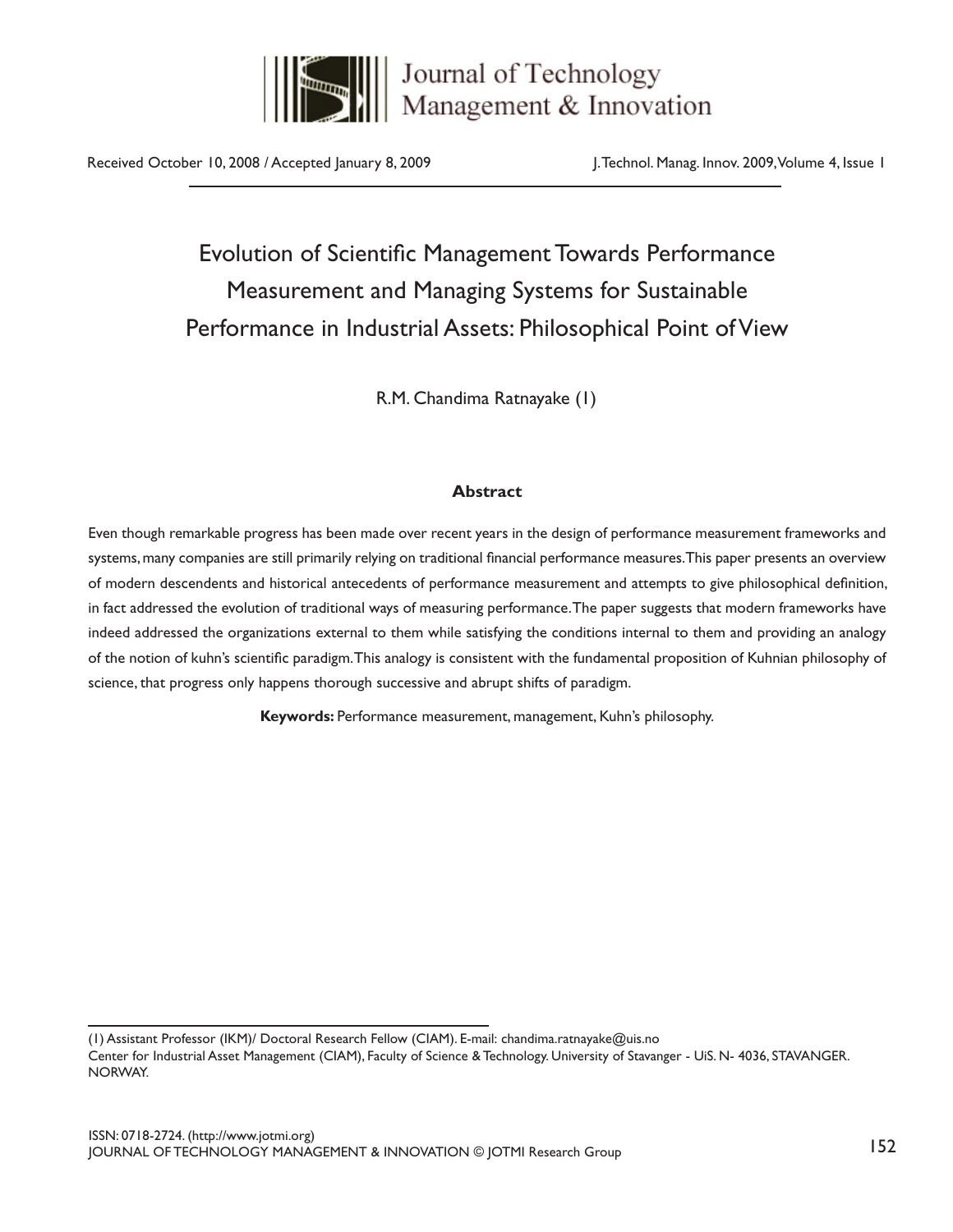#### **Introduction**

The starting point for organized, self conscious activity was started with the synthesis and extension of systematic management, introduced by Frederick W. Taylor (1856-1915), late nineteenth century effort to bring order and system to manufacturing or merely improving organization productivity. But the scientific management did not begin or end with Taylor. Hence the purpose of this article is to describe the paradigm shift that prepared the way for evolution of modern performance measurement and managing research (Daniel 1992).

Performance measurement is a "mystery… complex, frustrating, difficult, challenging, important, abused and misused" (Sink 1991). Numerous researches have exposed the definitions of terms; performance measurement, performance measures, and performance measurement systems:

*Performance measurement* has been defined as "the systematic assignment of numbers to entities"(Zairi 1994, Churchman 1959). It can be further defined the function of measurement is to "develop a method for generating a class of information that will be useful in a wide variety of problems and situations" (Churchman 1959).

*Performance measures* have been defined as "characteristics of outputs that are identified for purposes of evaluation"(Euske 1984). The ideas of performance measures have been further extended as the vital signs of the organization, which "quantify how well the activities within a process or the outputs of a process achieve a specified goal" (Hronec 1993).

*Performance measurement systems* focus to "integrate organizational activities across various managerial levels and functions"(McNair et al 1989). Hronec, suggests the necessity for integration of performance measurement system as a "tool for balancing multiple measures (cost, quality, and time) across multiple levels (organization, processes and people)"(Hronec 1993).

A paradigm constitutes the worldview of a scientific community (Laudan 1977; Suppe 1974). Central to the Kuhnian argument is the concept of a "paradigm". The paradigm will include a number of specific laws and the shared metaphysical beliefs of the community (Kuhn 1970). In Kuhn's view, the individual scientist's decision to pursue a new paradigm must be made on faith in its "future promise" (Kuhn 1970, p. 158). Furthermore, in his view, science progresses through "paradigm shifts," but there is no guarantee that it progresses toward anything: least of all toward "the truth" (Kuhn 1970, p. 170). Kuhn defines a paradigm as: "an entire constellation of beliefs, values and techniques, and so on, shared by the members of a given community" (Kuhn 1970, p.175). Besides this definition Kuhn mentioned another sense of use he had: a Paradigm also "denotes one sort of element in that constellation, the concrete puzzle-solutions which, employed as models or examples, can replace explicit rules as a basis for the solution of the remaining puzzles of normal science" (Kuhn 1970, p. 175).

One of the more lasting imprints that New Industrial Management has made in the industrial sector is an increased popularity of performance measurement focusing on improving the productivity. Yet performance measurement it self is nothing new, since already in the early 20th century, some public organizations were using sophisticated models for performance measurement (Williams 2003). Major emphasis has been put in the latest wave of performance measurement is that greater use should be made of non-financial measures such as customers, suppliers, employees, processes, technology, innovation…etc., and that more dimensions of an organization should be measured, not least to counteract short-term approaches. Further instead of looking at the organization internally modern approach is to look at it externally while including the measures to handle internal activities.

Over 150 years ago the Irish mathematician and physicist Lord Kelvin said:

*When you can measure what you are speaking about, and express it in numbers, you know something about it; but when you cannot measure it, when you cannot express it in numbers, your knowledge is of a meagre and unsatisfactory kind… it may be the beginning of knowledge, but you have scarcely in thought advanced to the stage of science* (cited in Tangen 2004 and Fisher 1990).

Sustainability is the number one question as all the industries from SMS (Small and medium Scale) to MN (Multi-National), which are experiencing decreasing resource quality, increasing demand, and environmental constraints. In order to focus attention on continuous improvements (Edson 1988 and Talley 1991) stress the need for performance measurement systems. In addition to meeting cost parameters, the development of performance measurement in management has followed a path that has been influenced by the general push to improve quality and service (Amarathunga and Baldry 2002). To change the focus of an organization, performance measurement is a key agent of change (Brignall 1992). For many organisations a lack of appropriate performance measurement can act as a barrier to change and improvement (Amarathunga and Baldry 2002). This implies a shift in professional commitments to shared assumptions takes place when an anomaly "subverts the existing tradition of scientific practice"(Kuhn 1970 p. 6).

In the world market today to maintain the competitive position and survive in a difficult economic and trading environment from SMS to MS manufacturing organizations have to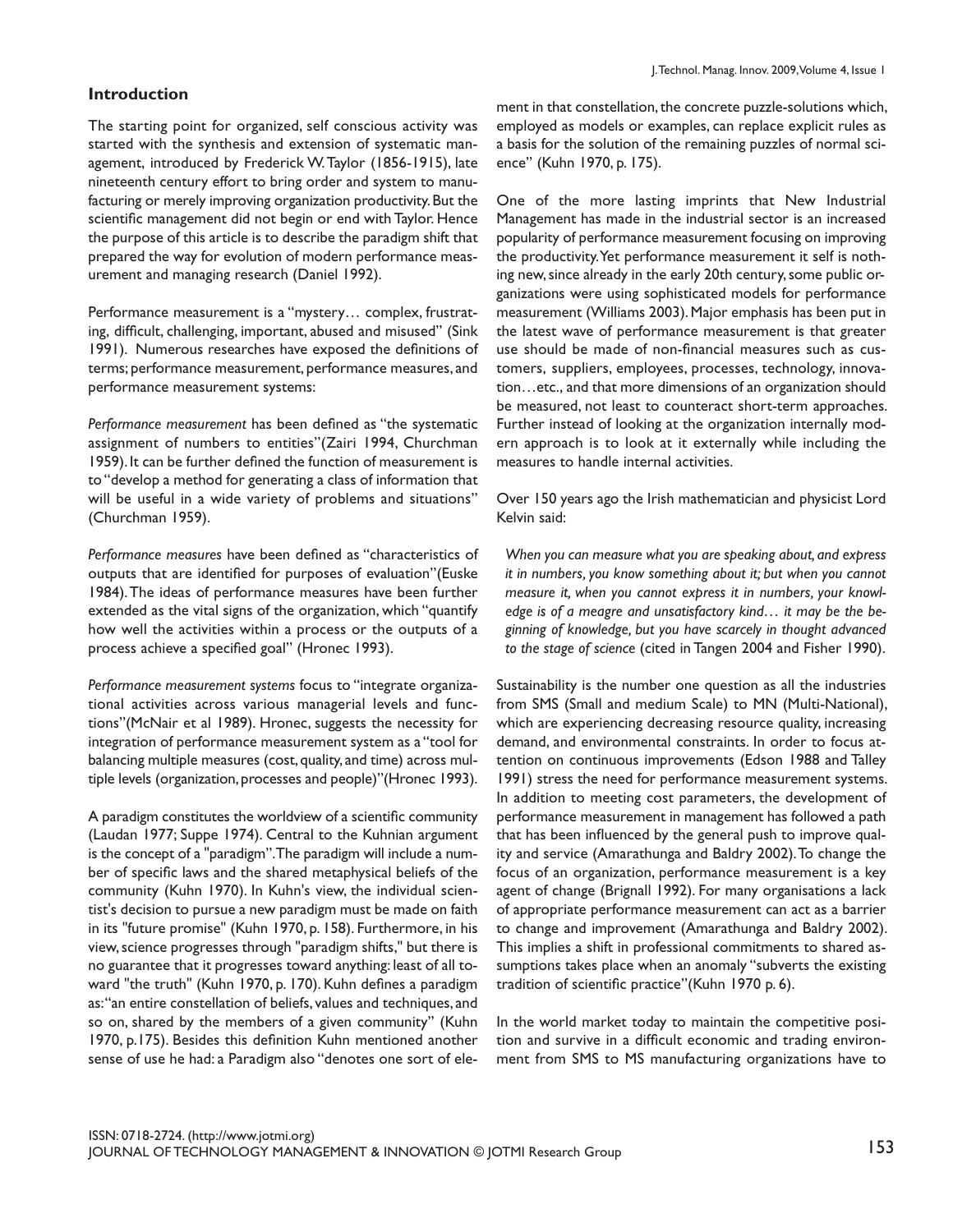streamline their activities with a view to improving quality, service and costs (Bititci 1994). Profit, growth and return on investment are traditionally high-level business performance measures and supported by a large range of other financial measures lead to lack structure and tend to encourage a reactive management style. However, many companies are still primarily relying on traditional financial performance measures with out being influenced performance measurement over recent years (Tangen 2003). Certainly, the traditional performance measures sacrifice current profits for longer-term gain (Ross et al 1993). Hence new assumptions (paradigms/theories) require the reconstruction of prior assumptions and the reevaluation of prior facts. This is difficult and time consuming as it is also strongly resisted by the established community (Kuhn 1970 p. 6).

As a remedy to provide the management team with a set of tools for continuous business improvement and to encourage a proactive management style, it must understand the critical sensitivities and key parameters that are not reflected by the traditional financial performance measures. Hence, alternative, non-financial measures of performance must be defined based on top-level business objectives (Bititci 1994). That is when shift takes place, "scientist's world is qualifiedly transformed and quantitatively enriched by fundamental novelties of either fact or theory" (Kuhn 1970 p. 7).

Performance measurement systems historically developed as a means of monitoring and maintaining organisational control, which is the process of ensuring that an organisation pursues strategies that lead to the achievement of overall goals and objectives (Williams 2004). The implementation of first thorough prototypical performance measurement practices surfaced at the New York Bureau of Municipal Research (NYBMR) after 1906 (Williams 2002, 2003). The research activities at NYBMR constitute prototypical performance measurement with their modern descendents and historical antecedents. This leads to the concept research is " strenuous and devoted attempt to force nature into the conceptual boxes supplied by professional education" (Kuhn 1970 p. 5). Figure 1 below illustrates Prototypical performance measurement framework used by NYBMR.



Figure 1. Prototypical performance measurement framework used by NYBMR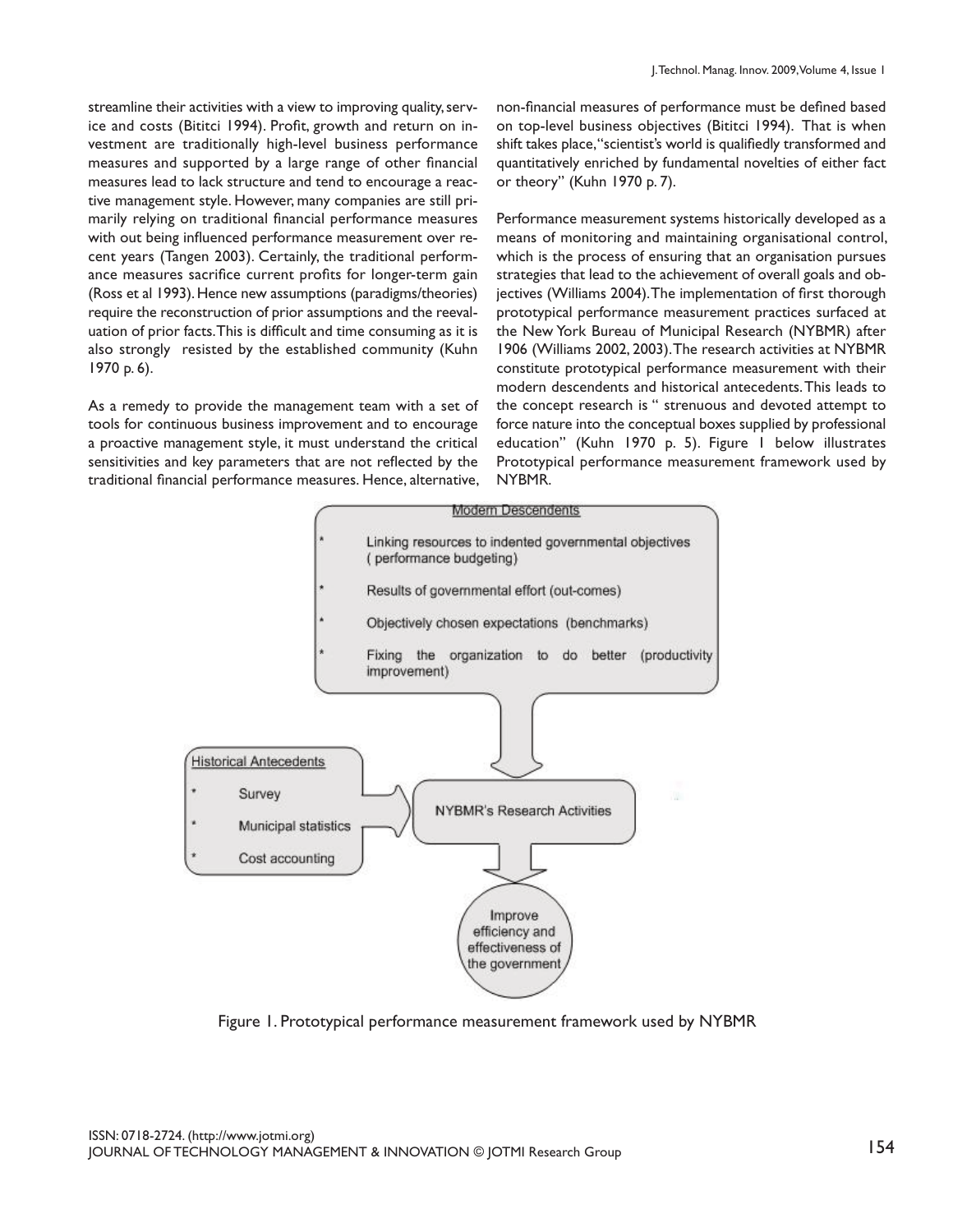First, they were focused on the efficiency and effectiveness of the government focused on linking resources to indented governmental objectives, results of governmental effort, objectively chosen expectations, and fixing the organization to do better. Second, the NYBMR's practices were survey, municipal statistics, and cost accounting that served as the roots of the performance measurement practices (Williams 2002).

*The survey.*The ideas of Charles Booth's social survey of London to discover facts about poverty (Williams 2004, Converse 1987; Sklar 1991) were imported by leaders of the U.S. settlement house moment led to the social survey of the settlement houses. The social survey was a method to gather detailed data about small areas where Booth's surveys are generally treated as the paradigm shift that prepared the way for modern social research due to data analysis used qualitative devices such as coded maps to reveal demographic information (Williams, 2004). The accepted fact that "a paradigm transforms a group observation always presupposes the existence of some system of expectations" (Popper 1972: p. 344). The word "survey or social-survey" is not the modern word that implies sampling, questionnaires, and use of inferential statistics, which was a comprehensive investigation of the conditions within a small community (Williams 2003).

*Municipal statistics*. In the 1660s the collection and analysis of statistics were born (Porter 1986). Then they were merged with the study of probability in the 1800s and became a general science of inductive method about 1900 (Porter, 1986; Stigler, 1986). The collection of quantitative social facts developed successfully during the late 1800s, hence the collection of municipal statistics developed in Europe (Williams 2004, Fairlie 1899, 1901, 1908).

*Cost accounting.* Modern cost accounting spread in the human society following Captain Henry Metcalfe's 1885 text, Cost of Manufactures (Williams 2004, Garner 1954; Previts & Merino 1979). Accounting, record keeping, and needs assessment formed the base of the NYBMR's effort leading to an empirical basis for reporting, budgeting, and productivity improvement.

The NYBMR recommended a system of work planning, scheduling, reporting, and inspection, which, after 1910 became more sophisticated under the influence of scientific management. Hence it became interested in standardization of work processes in two senses: First sense was by defining the best way to do each type of job. Second sense was by setting time and resources standards for work. In addition to that standardization was carried out into financial management with a particular focus on purchasing, where standardization is one of the main practices that the research bureaus borrowed from scientific management (Williams 2004).

#### **Tayler's Scientific Paradigm And Kuhn's Scientific Revolutions**

Paradigm shift tend to be most dramatic in sciences that appear to be stable and mature, as in productivity improvements and management at the end of the 18th century. At that time, a typical manager would have very little contact with the activities of the factory. Generally, a foreman would be given the total responsibility for producing goods demanded by the salesman. Under these conditions, workmen used what tools they had or could get and adopted methods that suited their own style of work. By 1881 Taylor had published a paper that turned the cutting of metal into a science. To follow, in 1895, were papers on incentive schemes. A piece rate system on production management in shop management, and later, in 1909, he published the book for which he is best known, Principles of Scientific Management. In this case, the new paradigm reduces the old to a special case where Taylor formalized the principles of scientific management, and the fact-finding approach put forward and largely adopted was a replacement for what had been the old rule of thumb (Daniel 1992).

Near the end of a period of normal science a crisis occurs: experiments give results that don't fit existing theories, or internal contradictions are discovered in these theories. There is alarm and confusion while strange ideas fill in available system and hence eventually there is a revolution. Scientists become converted to a new way of looking at nature, resulting eventually in a new period of normal science (Kuhn 1970). Tayler's identification of scientific management was led to a paradigm shift from the division of labor and the importance of machinery to facilitate labor to describe the management as a science with employers having specific but different responsibilities; encouraged the scientific selection, training, and development of workers and the equal division of work between workers and management, which is "a complete mental revolution on the part of the workingman" and an "equally complete metal revolution on the part of those on management's side… And without this complete metal revolution on both sides scientific management does not exist"(Daniel 1992).

Taylor was not the originator of many of his ideas of scientific management, but was a pragmatist with the ability to synthesize the work of others and promote them effectively to a ready and eager audience of industrial managers who were striving to find new or improved ways to increase performance (Daniel 1992). Where philosophers located the source of the consensual character of science in the scientist's adherence to the canons of logic of scientific inference. Based upon this consensual view of science, science was thought to be strictly cumulative (Laudan 1984). The opposing view of science is that of dissension. That is Taylor's uncompromising attitude in devel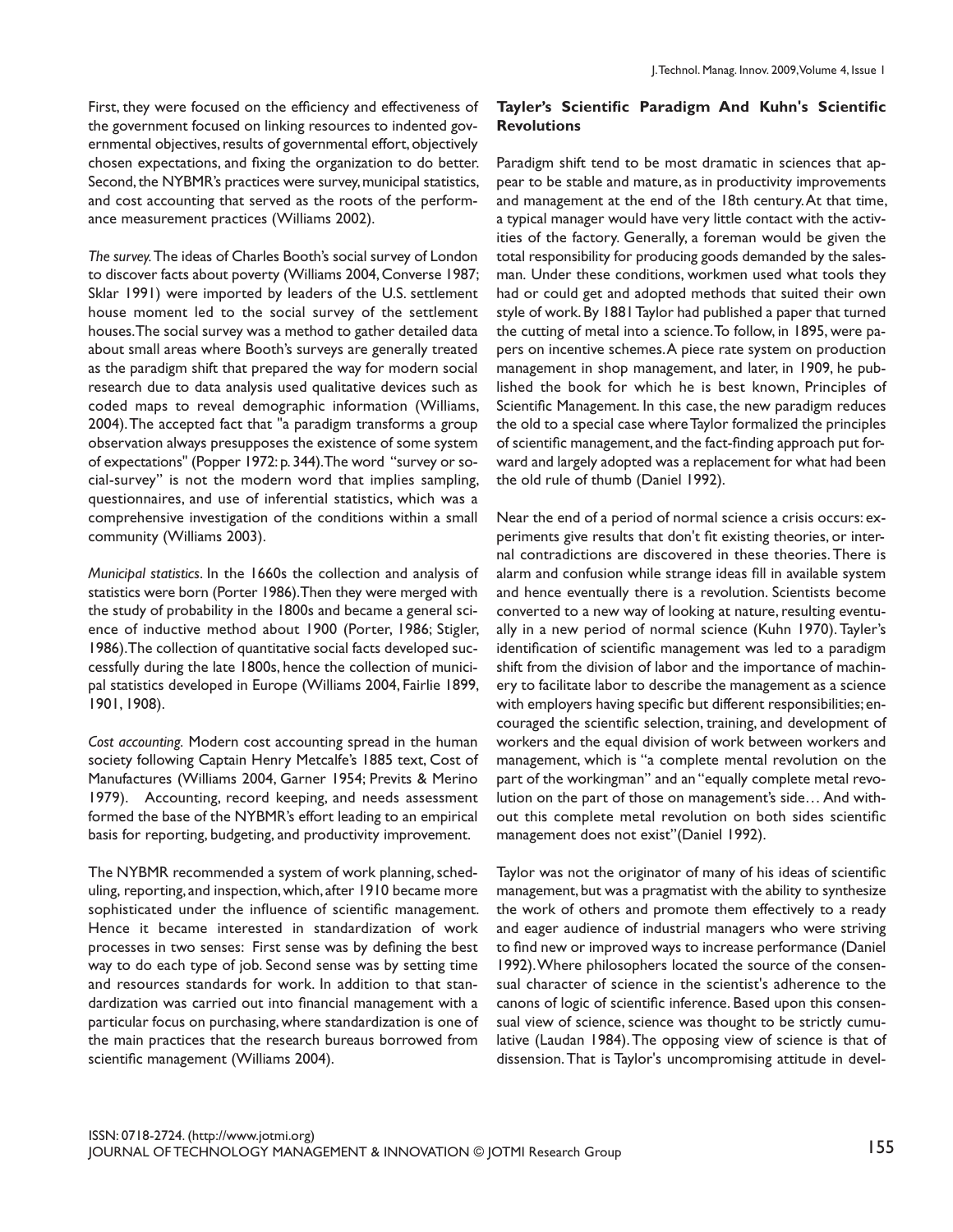oping and installing his ideas caused him much criticism. Scientific method, he advocated, could be applied to all problems and applied just as much to managers as workers. In his own words he explained: "The old fashioned dictator does not exist under Scientific Management. The man at the head of the business under Scientific Management is governed by rules and laws which have been developed through hundreds of experiments just as much as the workman is, and the standards developed are equitable" (Web-1). The thesis of incommensurability implies that rival theories are radically incommensurable, e.g. By 1910 International Association of Machinists (IAM) and American Federation of Labor (AFL) had become implacable enemies of scientific management and Taylor was embroiled in a public controversy that would haunt him for the rest of his life as Taylor and his followers had little sympathy for unions (Daniel 1992). The impossibility of full translation between rival paradigms is further exacerbated by the fact that the advocates of different paradigms often subscribe to different methodological standards and have non-identical sets of cognitive values (Kuhn 1977).

Taylor's paradigm was the one of the first to attempt to systematically analyze human behaviour at work and this involved breaking down each task to its smallest unit and to figure out the one best way to do each job. The accepted fact that "a paradigm transforms a group into a profession or, at least, a discipline"(Kuhn 1970 p19). The results were profound. Productivity under the Taylor's paradigm so called *scientific management* went up dramatically. New departments arose such as industrial engineering, personnel, and quality control. There was also growth in middle management as there evolved a separation of planning from operations. Rational rules replaced trial and error; management became formalized and efficiency increased (Daniel 1992).

Despite the economic progress brought about in part by Scientific Management, critics were calling attention to the "seamy side of progress," which included severe labor/management conflict, apathy, boredom, and wasted human resources. These concerns lead a number of researchers to examine the discrepancy between how an organization was supposed to work versus how the workers actually behaved (Daniel 1992). This well explained by Popper, the scientific process begins when observations clash with existing theories or preconceptions. To solve this scientific problem, a theory is proposed and the logical consequences of the theory (hypotheses) are subjected to rigorous empirical tests. The objective of testing is the refutation of the hypothesis. When a theory's predictions are falsified, it is to be ruthlessly rejected. Those theories that survive falsification are said to be corroborated and tentatively accepted (Anderson 1983). The best case study is Hawthorne Studies (The Western Electric (Hawthorne Works) Studies

(1923-1933)), which showed how work groups provide mutual support, and effective resistance to management schemes to increase output, where this study found that workers didn't respond to classical motivational approaches as suggested in the Scientific Management and Taylor approaches, but rather workers were also interested in the rewards and punishments of their own work group.

These studies, conducted in the 1920's started as a straightforward attempt to determine the relationship between work environment and productivity (Web-2). The results of the research led researchers to feel that they were dealing with socio-psychological factors that were not explained by classic theory, which stressed the Tayler's paradigm. Hence Hawthorne Studies also helped to see how, when the paradigm ceases to function properly, scientists begin to behave differently and the nature of their research problems changes: an organization is more than a formal arrangement of functions but is also a social system. That is "*the normal-scientific tradition that emerges from a scientific revolution is not only incompatible by often actually incommensurable with that which has gone before*" (Kuhn 1970 P.103).

### **Evolution of the schools of historical thought and their components**

After the scientific management new way of looking at nature resulted during 1910s, eventually a new period of normal science. In the periods of "normal science" characterized by what Kuhn sometimes called a "paradigm" and sometimes called a "common disciplinary matrix" which describes a consensus view: in the period of normal science, scientists tend to agree about what phenomena are relevant and what constitutes an explanation of these phenomena, about what problems are worth solving and what is a solution of a problem (Weinberg 1998), which lasted until, which lasted up to 1980s.

Following studies added much to our knowledge that "when an individual or group first produces a synthesis able to attract most of the next generation's partitions, the older schools gradually disappear" (Kuhn 1970 p.18). The schools of historical thought and their components by decade: **Org. theory prior to 1900**: Emphasized the division of labor and the importance of machinery to facilitate labor, **Scientific management** (1910s): Described management as a science with employers having specific but different responsibilities; encouraged the scientific selection, training, and development of workers and the equal division of work between workers and management, **Classical school** (1910s): Listed the duties of a manager as planning, organizing, commanding employees, coordinating activities, and controlling performance; basic principles called for specialization of work, unity of command, scalar chain of com-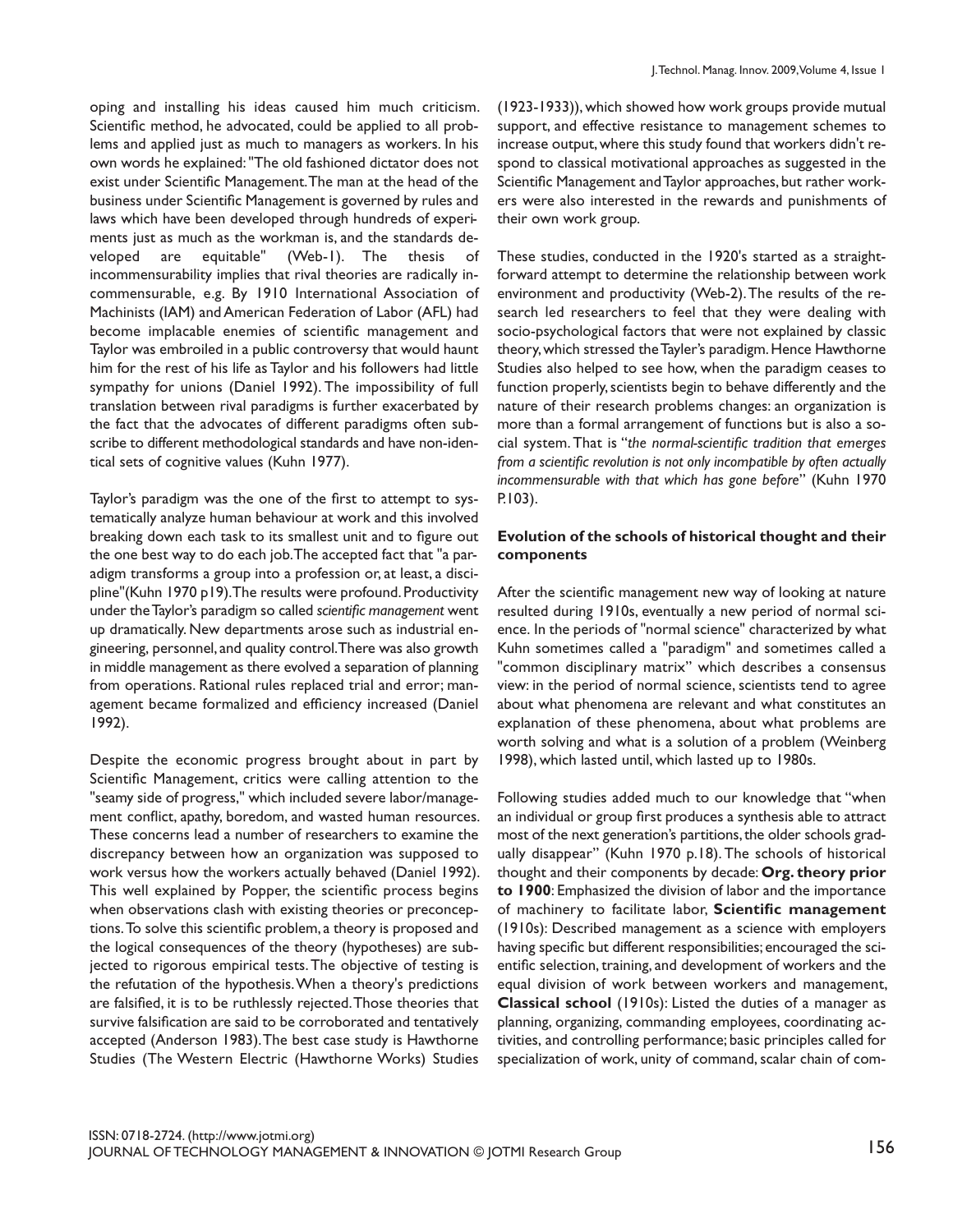mand, and coordination of activities **Human relations** (1920s): Focused on the importance of the attitudes and feelings of workers; informal roles and norms influenced performance, **Classical school revisited** (1930s):Re-emphasized the classical principles **Group dynamics** (1940s) Encouraged individual participation in decision-making; noted the impact of work group on performance **Bureaucracy** (1940s) Emphasized order, system, rationality, uniformity, and consistency in management; lead to equitable treatment for all employees by management **Leadership (**1950s):Stressed the importance of groups having both social task leaders; differentiated between Theory X and Y management, **Decision theory** (1960s): Suggested that individuals "satisfice" when they make decisions **Sociotechnical school** (1960s): Called for considering technology and work groups when understanding a work system, **Environmental and technological system** (1960s): Described the existence of mechanistic and organic structures and stated their effectiveness with specific types of environmental conditions and technological types, **Systems theory** (1970s): Represented organizations as open systems with inputs, transformations, outputs, and feedback; systems strive for equilibrium and experience equifinality, **Contingency theory** (1980s): Emphasized the fit between organization processes and characteristics of the situation; called for fitting the organization's structure to various contingencies (Web-1). In particular, Kuhn pointed out that the established framework is rarely, if ever, overturned by a single anomaly. When new paradigm is born from old one; it incorporates much of the vocabulary and apparatus that the traditional paradigm had previously employed, though these elements are employed in different ways (Kuhn 1970). This clearly reflects reason that the core concepts of scientific management have not been abandoned and have merely been modified and updated. Hence the core elements of scientific management remain popular today.

The following essays examine the fates of the scientific management pioneers and situation of scientific management in the industry after 1915. "The diffusion of scientific management in society and industry, and the criticisms of a later generation of analysts who had no firsthand knowledge of Taylor or his work. More important, they show that in the United States, as in Europe, scientific management continued to be a stimulus to thinking about the *functions of organizations* and a series of techniques for improving *short-run economic performance*. Because of this dual role, the study of scientific management provides an avenue for understanding the American interest in economic and technical rationalization as well as the evolution of production management and the changing character of industrial work in the middle decades of the century" (Daniel 1992). This short-run economic performance led to the requirement of PM&M systems in the present organizations. That is only when researchers know with precision what to expect from an experiment can they recognize that something has gone wrong. Consequently, *anomaly appears only against* the background provided by the paradigm (Khun 1970 p. 65).

#### **Revolution of Organization Performance**

At first Tayler was disappointed with the response to his work because he could talk about a larger, integrated conception of management but most manufacturers wanted solutions to specific problems (Daniel 1992). That clearly analogs with what Kuhn says, to make the new paradigm successful, deliberately restrict the vision and imagination in order to see some particular thing better. Kuhn showed that in doing so science also bound itself to a set of assumptions that it did not even recognize as such. Enough surprising or anomalous results can make the assumptions of a long-held theory visible again, but only if some freethinking scientist pulls back from his hypothesis long enough to look at the big picture. A shared commitment to a paradigm ensures that its practitioners engage in the paradigmatic observations that its own paradigm can do most to explain, i.e., investigate the kinds of research questions to which their own theories can most easily provide answers (Khun 1970 p.13).

Hence the Taylor's scientific management and the related further developments up to 1990s were confined internal to the organization's productivity improvement. After that with Kapaln and Norton's work produced a synthesis able to attract most of the next generation's practitioners, while the previous paradigms gradually disappear leaving their core elements. Those with "older views… are simply read out of the profession. Their work is subsequently ignored when they do not accommodate their work to the new paradigm, they are doomed to isolation or attach themselves to some other group" (Kuhn 1970 p.19). Performance measurement practices with management and hence execution of the organization strategy than formulation of strategy gain their status because they are more successful than their competitors (financial performance measures) in solving a few problems that the group of practitioners has come to recognize as acute. This paradigm-based research is an "an attempt to force nature into the preformed and relatively inflexible box that the paradigm supplies" (Kuhn 1970 p. 24).

Major goals of any organization would be satisfying their customers with greater effectiveness and efficiency than their competitors, where effectiveness refers to the extent to which customer requirements are met, and efficiency is a measure of how economically the organization's resources are utilized when providing a given level of customer satisfaction. This highlights the fact that there can be internal as well as external reasons for pursuing specific courses of action (Slack 1991). Both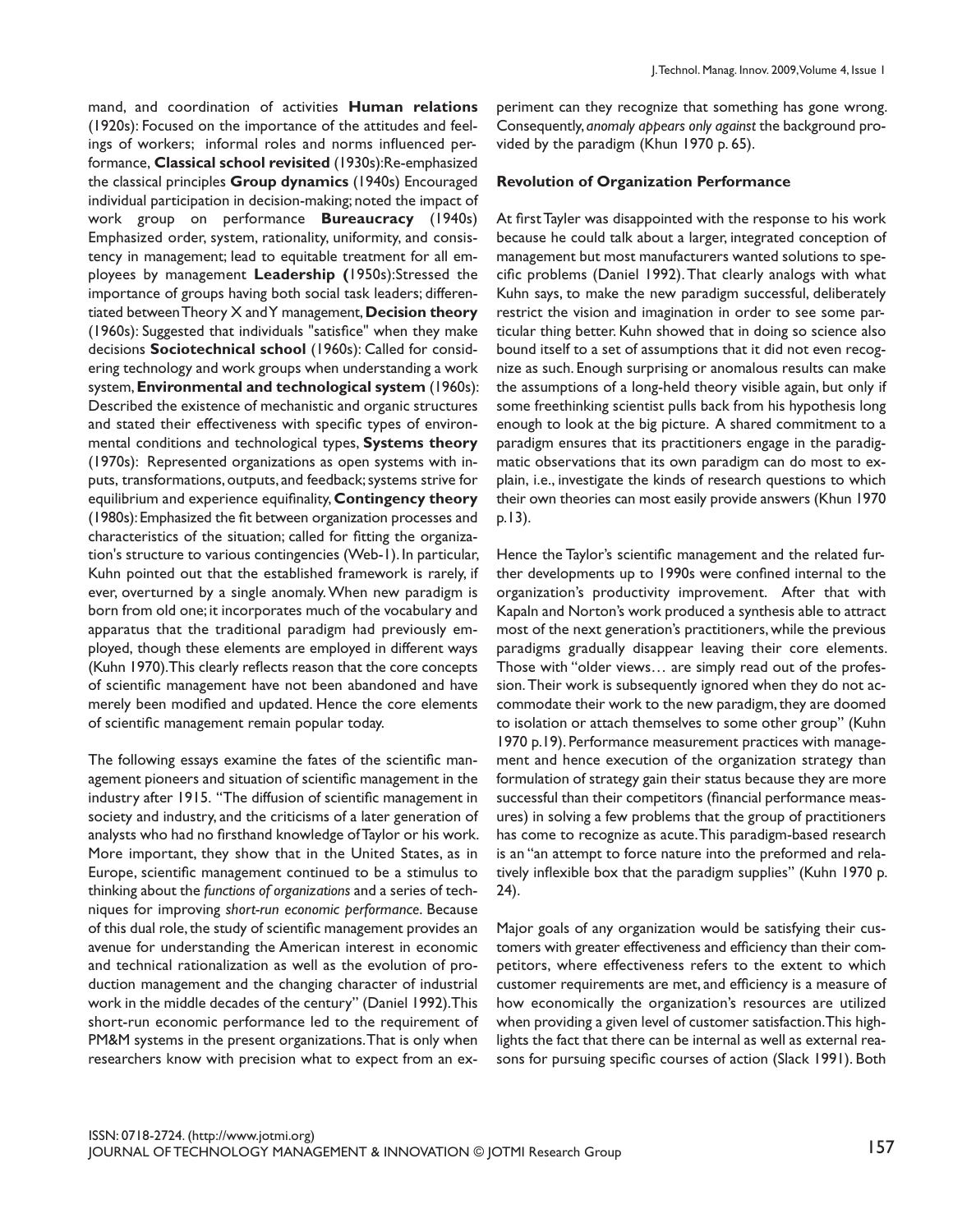of these can be explained with respect to quality-related dimensions of performance focusing on product reliability. Highlevel of customer satisfaction can be achieved with high product reliability and cost incurred by the business can be reduced when decreasing field failure and warranty claims where former related to effectiveness and later related to efficiency which implies the level of performance business attains is a function of the efficiency and effectiveness of the past action.

#### Performance attained =f (effectiveness and efficiency of past action)

Therefore one can simply see a set of metrics used to quantify the efficiency and effectiveness of past actions constitutes performance measurement system. On the contrary this explanation ignores the fact that a performance measurement system (PMS) encompasses a supporting infrastructure that, data have to be acquired, collected, sorted, analyzed, interpreted and disseminated. The measurement process is incomplete, if any of former mentioned activities are missed, in turn informed decisions and actions cannot subsequently take place. Hence more elaborative explanation for PMS: PMS quantifies the efficiency and effectiveness of past actions through the acquisition, collection, sorting, analysis, interpretation and dissemination of appropriate data which enables informed decisions to be made and actions to be taken. In the context of PMS, the information-processing activities are defined as follows (Neely 1998).

• Data acquisition: the process of gathering raw facts

• Data collection: the process of compiling the raw facts into a single data set.

• Data sorting: the process of assigning the individual facts in the data set to meaningful categories so that the data can be analyzed.

• Data analysis: the process of searching for patterns that exist in the sorted data set.

• Data interpretation: the process of explaining the implementations of any patterns that have been identified in the sorted data set.

• Data dissemination: the process of communicating the implication of any patterns that have been identified in the sorted data set.

These definitions are important because in the field of PM, language used is confused. Usually inquiry begins with a random collection of "mere facts" (although, often, a body of beliefs is already implicit in the collection) and during these early stages of inquiry, different researchers confronting the same phenomena describe and interpret them in different ways (Khun 1970 p. 17).

The tentative explanation for the function of measurement to improve organization productivity is to develop a method for generating a class of information that will be useful in a side variety of problems and situations because any scheme of measurement does violence both to reality and to the functional meaning since there are many methods of accomplishing an objective (Churchman, 1959). Therefore, in the present system the achievements are sufficiently open ended to leave all sorts of problems for the redefined group of practitioners and these achievements can be called paradigms (Kuhn 1970, 10). This can be well explained philosophically: "one of the things a scientific community acquires with a paradigm is a criterion for choosing problems that, while the paradigm is taken for granted, can be assumed to have solutions"(Kuhn 1970 p. 37). Doing research is essentially like solving puzzle. Puzzles generally have predetermined solutions. The researcher who is striving to solve a problem defined by existing knowledge and technique is not just looking around. He knows what he wanted to achieve, and he designs his instruments and directs his thoughts accordingly (Kuhn 1970 p. 96). Hence it is safe to assume that every measurement system to decide at the beginning (Churchman 1959).

1. The language of expressing results (language)

2. The objects and in what environment the results will apply (specification)

3. How the results can be used (standardization)

4. How one can evaluate the use of the results (accuracy and control)

Different commentators describe the same concept with different languages where some talk about performance measurements, some about performance matrices, some about critical success factors and rest about key performance indicators. Many of them address former four factors directly or indirectly but often context dependent and, although different phrases have been used to describe the same thing, but the words it self carry an important message. Reckitt & Colman, one of the world's largest pharmaceuticals and household products companies, has decided to use the phrase "*development measures*" rather than performance measures, as it stresses the role of measurement towards the development of organization, rather than to evaluate individual performance ((Neely 1998 p6). The researchers, whose research is based on shared paradigms, are committed to the same rules and standards for scientific practice (Khun 1970 p. 11). Though the distinction not sounds good enough which is useful, as it eliminates some of the perceived threat of PM. Further PM is not only topical in the private sector, but it's value is recognized by the governments and their agencies from early 1900s (Williams, 2002, 2003). In 2000 the fourth annual report on the Governing-for-Results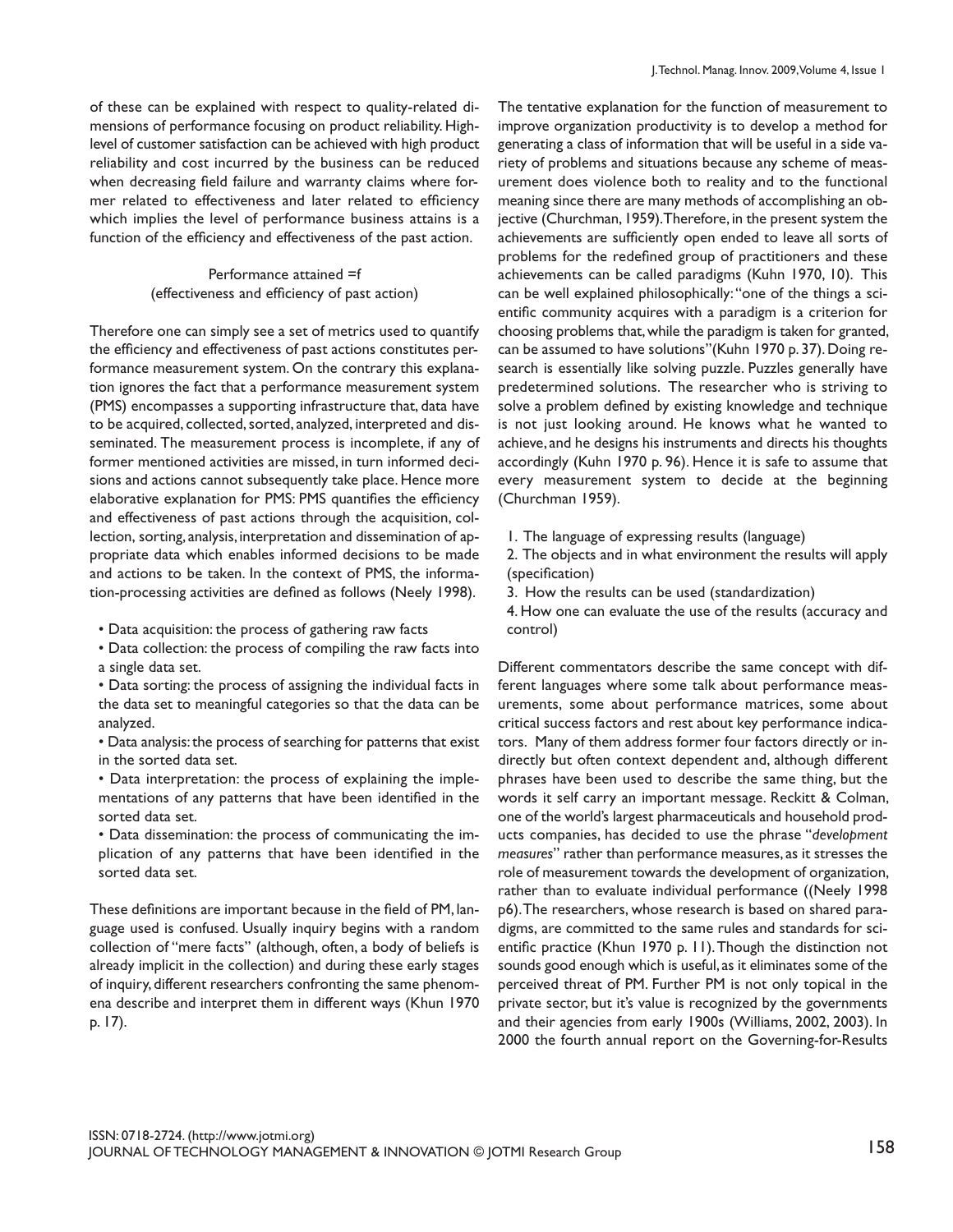and accountability project of the Urban Institute, Washington, integrates strategic planning and performance measurement. The basic philosophy behind this effort was the strategic plan defines the performance to be measured, while performance measurement provides the feedback that keeps the strategic plan on target (see, Figure 2) (Dusenbury 2000). In UK, 1992, a white paper on competitiveness, government declared: "To achieve sustainable business success in the demanding world marketplace, accompany must… use relevant performance

measures"(UK 1994). Further in United States the National Academy of Engineering stressed: "world-class manufacturers recognise the importance of metrics in helping to define goals and performance expectations for the organisation. They adopt or develop appropriate metrics to interpret and describe quantitatively the criteria to measure the effectiveness of the manufacturing system and its many interrelated components" (Neely 1998 p. 7).



Figure 2. The circle of performance measurement and strategic planning (Source, Dusenbury, 2000)

#### **A New Period of Normal Science**

Over the last hundred years, the organizations come a long way in how they measure financial success, hence the work of financial professionals is to be commended and though the innovations such as Activity-Based Costing (ABC), Economic Value Added (EVA)…etc., have helped many organizations make more informed decisions, but the vast majority of organizations fail miserably when attempting to execute their strategies. In fact, "a 1999 Fortune magazine story suggested that 70 percent of CEO failures came not as a result of poor strategy, but of poor execution (Charan and Colvin, 1999). The recognition and acknowledgement of anomalies result in crises that are necessary precondition for the emergence of novel theories and for paradigm change, where crisis is the essential tension implicit in scientific research (Kuhn 1970 p. 79).

After 1990s with the development of private-sector Balanced Score Card (BSC) provided an opportunity of shifting for new mental revolution to look at organization externally: "the BSC translate an organization's mission and strategy into a comprehensive set of performance measures that provides the framework for strategic measurement and management system" (Kaplan and Norton 1996). It measures organizational performance across four balanced perspectives: financial, customers, internal business process, and learning & growth while retaining an emphasis on achieving financial objectives. The BSC provides the necessary elements to move away from the old paradigm to new model in which scorecard results become a starting point for reviewing, questioning, and learning about the strategy of the organization. Here it strives to solve a problem defined by existing knowledge and technique is not, however, just looking around (Kuhn 1970 p. 96). In science, all knowledge claims are tentative, subject to revision on the basis of new evidence. Although science cannot provide one with hundred percent certainty, yet it is the most, if not the only, objective mode of pursuing knowledge (Hunt 1991 p. 200-201). This pursuit is dependent upon the imagination as well as critical analytical skills of the scientist. It is generally believed that the goal of the pursuit is the discovery of truth.

Despite their many shortcomings, financial yardsticks are an entirely necessary evil. This is especially the case in the public and non-profit sectors. But in the era of limited, often decreasing, funding, organizations must consistently tread the delicate balance between effectiveness and efficiency focusing on monetarily responsible manner. New paradigm leads organisations to Improve relationships between performance measures within an (internal) organization and measures outside (External) the organization can strengthen management decision-making.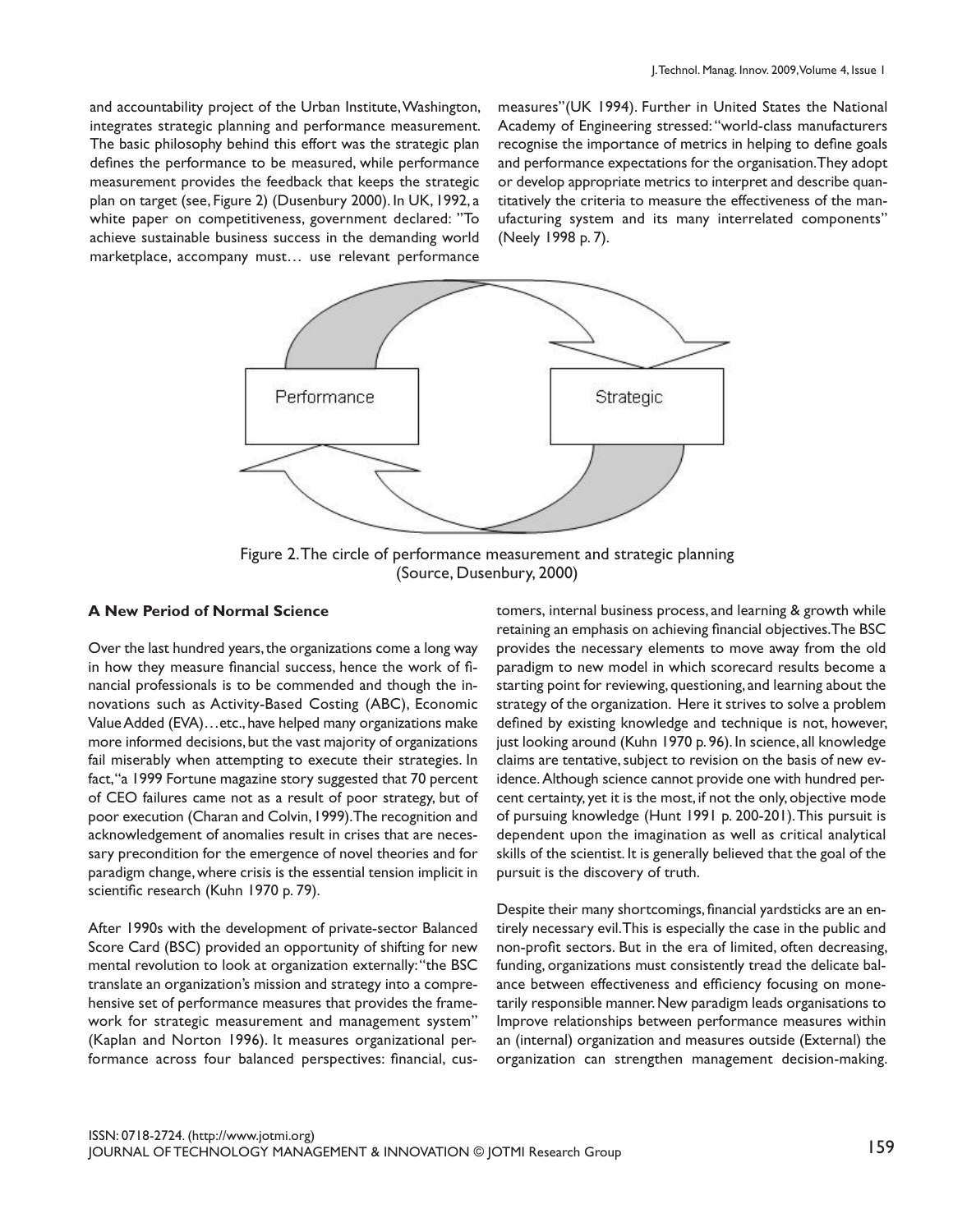Interlinking is the process that manages relations between the internal, more objective measures and the external, more subjective measures.

## **Conclusion**

The history of PM&M thought proceeds in jumps and advances by revolutions. Crisis, periods of stagnation, and slow-downs are admitted, but only as perverse effects of the 'metaphysical foundations' and the psychological conditions in which the individual researchers formulated their theories, all factors which do not damage the substance of the scientific element. The interpretation is theoretically appealing, for it capture some fundamental ideas of the philosophy of science such as Thomas Kuhn's thesis that scientific progress is paradigm-dependent. This approach, which views the evolution of knowledge as passing through revolutions and explains the latter as caused by the accumulation of anomalies within the dominant paradigms, seems extremely useful in tackling the evolution of the PM&M concepts. It also helps clarifying several key notions such as how productivity improvement techniques evolved up to present while retaining core concepts related to scientific management techniques such as financial measures.

Further it can be seen at 1900s mostly the governments were doing researches to evaluate their own performance, hence automatically they were looking external to the organization. Where as in 1990s the knowledge is transferring from private sector practices to government sector practises. At the moment Norway, Sweden, US…etc., doing thorough studies on performance evolution where one another developing paradigm is about to emerge: relative performance evaluation (RPE).

#### **Reference**

AMARATHUNGA D. and Baldry D., (2002), "Moving from performance measurement to performance management", *Facilities*, Vol. 20, number 5/6, pp. 217-223.

ANDERSON, P.F. (1983), "Marketing, Scientific Progress, and Scientific Method, *Journal of Marketing*, 47, (Fall), 18-31.

BITITCI U. S. (1994), "Measuring your way to profit", *Management Decision, Vol. 32 No. 6, pp. 16-24.* 

BRIGNALL, S. (1992), "Performance Measurement Systems as Change Agents: a case for further Rearch", Warwick Business School Research papers, No. 72, Warwick Business School Research Bureau, Warwick.

CHURCHMAN, C.W., (1959), "Why measure?" in Churchman, C.W. and Ratoosh, P. (Eds), *Measurement: Definitions and Theories*, John Wiley & Sons, London.

CHARAN R. and Colvin G., (1999), "Why CEOs Fail", *Fortune*, June 21.

DANIEL, N., (1992) "*Mental Revolution - Scientific Management since Tayler*", Ohio State University Press.

DUSENBURY, P., (2000), Strategic panning and performance measurement, Report urban institute, Governing for Results and Accountability Project.

EDSON, N.W., (1988), "Performance measurement: key to world class manufacturing", APICS 31st Annual Conference Proceedings, APICS, Falls Church, VA, pp. 629-32.

EUSKE, K.J., (1984), *Management Control: Planning, Control, Measurement, and Evaluation*, Addison-Wesley, Reading, MA.

FAIRLIE, J. A. (1899). Comparative municipal statistics. *Quarterly Journal of Economics*, 13(3), 343-353.

FAIRLIE, J. A. (1901). Municipal accounts and statistics in continental Europe. In C. W. Woodruff (Ed.), Rochester Conference for Good City Government and the seventh annual meeting of the National Municipal League (pp. 282-301). Rochester, NY: National Municipal League.

FAIRLIE, J. A. (Ed.). (1908). *Comparative municipal statistics. In Essays in Municipal Administration* (pp. 275-285). New York: The MacMillan Company.

FISHER, T.J. (1990), "Business productivity measurement using standard cost accounting information", *International Journal of Operations &Production Management,*Vol. 10 No. 8, pp. 61-9.

GARNER, S. P. (1954). *Evolution of cost accounting to 1925*. Montgomery: University of Alabama Press.

HRONEC, S.M., (1993), Vital Signs: Using Quality, Time and Cost Performance Measurements to Chart Your Company's Future, Amacom, New York, NY.

HUNT, S. D. (1991), *Modern Marketing Theory: Conceptual Foundations of Research in Marketing*, Southwestern Publishing.